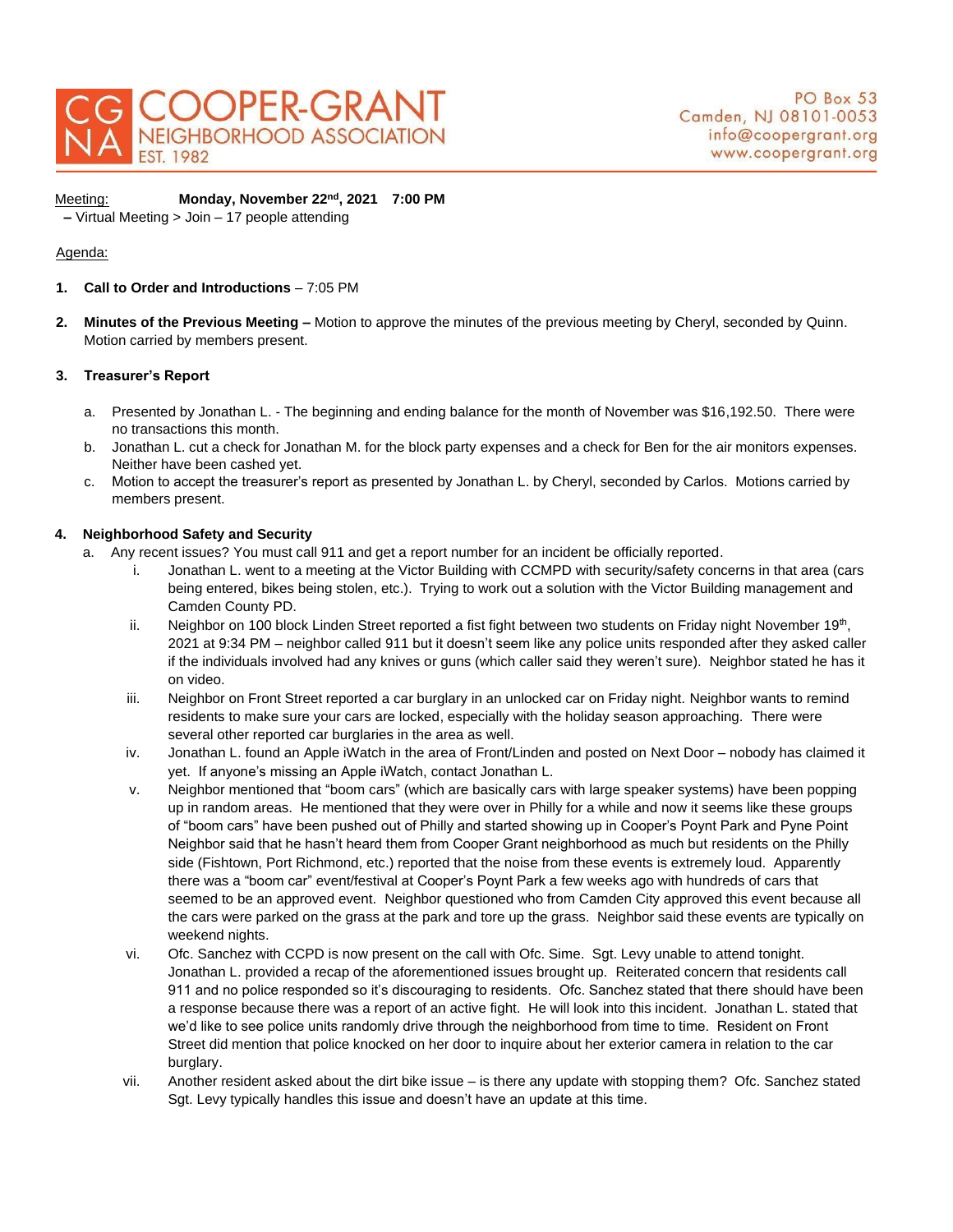- viii. Still encouraging residents and community members to call 911 for any issues and obtain a report from the police. The police reports are what get entered into the statistics. StopIT application is only for reporting tips, does not generate a police response.
- b. Emergency Call 911 or 24hr Tipline: 856-757-7042 or STOPit Online Application (Code: CAMDENNJ)

## **5. Old Business**

- a. Campbell's/Rutgers Field Progress Jonathan L. reached out to his contacts on the joint board (Dana Redd, etc.) He keeps trying to have someone on the joint board come to a meeting but they keep putting it off and saying they'll present when everything is ready. We want them to present and have a conversation about public access to the park. They did have the Cooper Norcross Run the Bridge event there the first weekend of November with a beer garden on the ball field, even though the facility isn't finished. People were concerned that residents couldn't get out of their neighborhood because the roads were shut down for the race for 3-4 hours. Residents in the Victor couldn't leave the Victor Building parking lot due to the road closures and it was very frustrating. They had shut certain roads down (like Front Street/Cooper Street) for the run but it wasn't publicized within the neighborhood and neighbors had no idea about the road closures. Residents were stuck on Market Street and couldn't get anywhere for three hours. While the road closures were publicized to the run participants, nothing was really publicized to the city and its residents. If residents/community members have concerns about public access to the fields, please write to your local council person. It is a county-control field with a joint board with Rutgers and Rowan. We've been promised an MOU for public access for almost two years now – last time they attended our meeting was February 2020 and they haven't provided any MOU documents or an update since then.
	- i Resident mentioned a drainage area near the park on Delaware and Pearl Streets that seems to back up (thought it was backed up over the summer due to the construction). He contacted CCMUA about it and they said stagnant water should be drained within three days but neighbor noticed the stagnant water for over a week. Concerned about stagnant water with West Nile Virus, etc. Resident was wondering if this could be addressed as a punch list item with the contractor while construction is still being done at the park.
- b. Purple Air Monitor Crowdsource Project<https://map.purpleair.com/> This a crowd source project where people put up air monitors to record the air quality in the area. There is one in the neighborhood on N.  $2^{nd}$  Street, there is another near Cooper Hospital, and a third at CFET in Waterfront South. We have one of the worst zip codes for air quality in the state. We have purchased five of these air monitors to help document the air quality data instead of relying on the state monitors. There was a huge recycling plant/tire fire in West Philadelphia a few weeks ago and the smoke was coming across the river into the city. We noticed the spiking in air quality levels overnight at the air monitor near the Ben Franklin Bridge due to the fire. We're trying to figure out where the air quality issues are coming from and trying to document what is causing changes in the air quality (whether it's coming from Philadelphia or Waterfront South etc.). We're trying to get a few more monitors up in the city (just need an internet connection – Wi-Fi - and an outside power source to put one up)
	- Resident asked what's a normal reading Jonathan stated that anything under 50 is considered good (green in color). Camden for Clean Air bought the first two monitors and CGNA bought an additional five monitors. Hoping to spread them out throughout the city – looking to put one up at Camden Lutheran Housing, one out in East Camden. Someone suggested asking businesses to sponsor one, if possible. The program also sends out e-mails to the owner of the monitor to alert them for air quality spikes. It also takes other readings (temperature, humidity, etc.). These air monitors are all over the country. Air quality is the number one contributor to shortening life expectancy.
	- ii Residents can call 1-877-WARNDEP to report any unusual smells/air quality issues in the area. There is an office in Camden, which is fortunate for us, so they can do a scene response if needed.

## **6. New Business**

- a. 2021 CGNA Board Elections Nominations and Voting for: President, Vice President, Secretary, Treasurer
	- i Vice president has been vacant since last year. All positions are available. Jonathan L. is stepping down as president as part of the election process and Jonathan M. is nominated as temporary president to run this part of the election as the only other CGNA Board Member present at the meeting. Motion by Cheryl for Jonathan L. to step down, Carlos seconded. No nays, no abstentions. Motions carried by members present.
	- ii Nominations:
		- 1 President Jonathan M. ask for nominations for CGNA President. Carlos and Cheryl nominate Jonathan L. for CGNA President. Jonathan L. accepts nomination. Jonathan L. did mention that he will not be able to do this forever and that we are looking for other community members to get involved. Any other nominations? No other nominations put forward. Jonathan M. asked for votes on the position of CGNA President – vote for Jonathan L. as CGNA President. No nays, no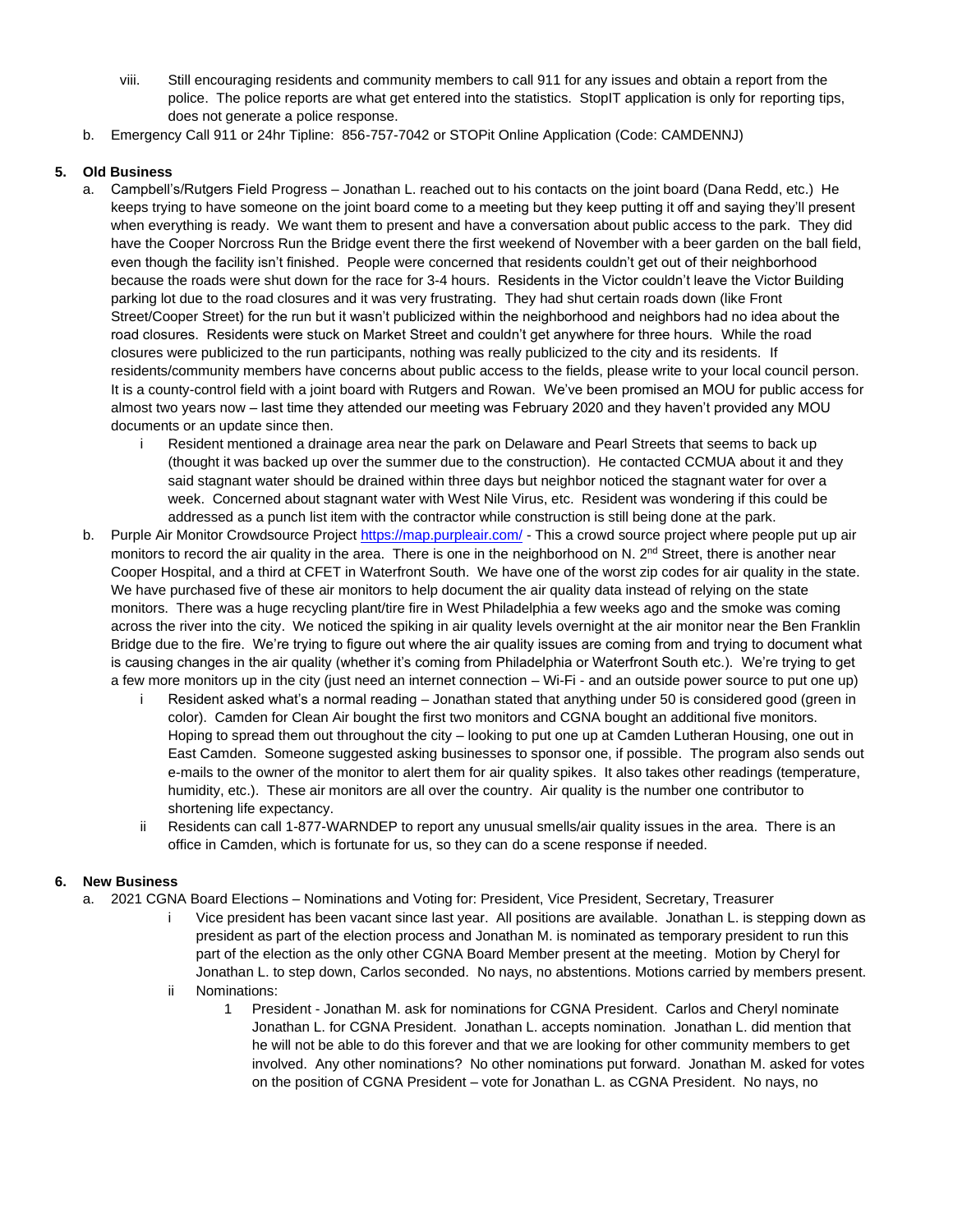abstentions, unanimous vote for Jonathan L. as CGNA President. Jonathan L. will now take over the meeting to continue with the CGNA Board elections.

- 2 Vice president: Anyone interested in being Vice President? Bryon Yoder told Jonathan L. previously that he will be CGNA Vice President as he is not able to attend the meeting tonight. Motion by Jonathan L. to nominate Bryon Yoder as CGNA Vice President in absentia, seconded by Quinn. No other nominations put forward. Move to vote for Bryon Yoder as Vice President. No nays, no abstentions, unanimous vote for Bryon Yoder as vice president.
- 3 Treasurer. Motion for Darren Baer (in absentia), he could not make the meeting but expressed interest in helping out. He wanted to volunteer as CGNA Treasurer. Bryon can help train him. Motion to accept Darren as Treasurer by Cheryl, seconded. Motion to vote on Darren as CGNA Treasurer – No nays, no abstentions, unanimous vote for Darren Baer as treasurer. *Darren joined the meeting after the election to introduce himself.*
- 4 Secretary. Any nominations? Cheryl volunteered as Secretary. Any other nominations? No other nominations. Motion to accept nomination by Quinn, seconded. Motion to accept Ms. Cheryl as Secretary – no nays, no abstentions. Unanimous vote for Cheryl Chandler as secretary.
- b. **CGNA Holiday Party Planning, Vote Dec. 16th or 23rd, Budget, Location: IDEA Center for the Arts on Market St.** Looking to have the annual party at the IDEA Center. Cynthia stated that the IDEA center is available for both of those days. Looking to do December 23<sup>rd</sup>, 2021 at 6PM for the CGNA holiday party. Jonathan reached out to Ms. Vedra Chandler who said that CPR is available for the date to play some live music. Estimate for CPR performing is \$450.00, and we would need \$200 for a sound engineer and approximately \$150.00 for cleanup staff. Cynthia will get back to Jonathan if there are other expenses. Also budgeting an approximate \$200 for food/drinks. People usually bring desserts for the event, which is great. Jonathan L. is estimating approximately a \$1000 budget for the CGNA Holiday party. Tamie asked if people can make donations to off-set the cost of the party as we have done in the past. Jonathan L. mentioned that we may have an activity (make your own ornament if someone wanted to sponsor that). Resident asked if we needed event insurance? Cynthia stated they are good with the event insurance as the IDEA has general insurance. Ms. Cheryl offered to help Cynthia with any party planning. Cynthia said they do have interns coming tomorrow to help decorate the space and make it festive and welcoming.
	- i Motion to approve the \$1000 budget for the CGNA Holiday Party by Cheryl, seconded by Tamie. Motion carried by members present.
	- ii Related to the holiday season, Jonathan L. mentioned that we typically put up the holiday lights on the weekend after Thanksgiving. Asked for residents to help put up lights in the neighborhood. CGNA has a bunch of lights from previous years. Cynthia put a call out to Ed Williams to see if they have funding to light up the areas around the neighborhood. Jonathan L. asked for additional funds to purchase more lights (\$200). Motion to allocate \$200 to purchase additional lights for the holiday season by Carlos, seconded by Cheryl. Motion carried by members present.
- c. **Linden and Point Street Tree Project** (*Cutting down dead trees and stump grinding*) Jonathan L. proposed to CSSD/Camden BID Executive Director about this project and they were interested so they're helping this project go forward. They are putting it out for bid and it may get done by the end of the year. We are hoping to get this down by the end of the year after being a project for several years now.
- d. **Arts Committee Report (Cynthia Primas/IDEA Center)** Cynthia had a conversation with Dr. Nyeema Watson of Rutgers Camden about access to Johnson Park. Cynthia is going to put a proposal together so that community members can have much more access to that park. They are also applying for a grant to have the Arts and Music Festival in that park next year. Want to incorporate culture and the arts with the community and that park. She wants to discuss activities that the community can host/attend on that property. Dr. Watson is ready to have this conversation. Cynthia is asking for input from the community. Jonathan L. suggested have a suggestion box at the holiday party for community members to provide their input as far as what activities they want to see happen in the park with public access.

### e. **Planning Committee (Grants: NRTC, Cooper Foundation)**

- i Bread & Roses Update / Phase 2 of Grant Still working on what to do with the second \$10,000. We can put that towards an event at Johnson Park since the grant is about accessing these types of spaces. Jonathan L. stated that there is documentation from 2004 that records that CGNA asked for development in the neighborhood since the early 1980s It's been over 40 years that the neighborhood has been asking for houses to be built on the ABC Barrel Lot and it seems like we are missing another great opportunity In the housing market.
- ii NRTC Updates Waiting to hear if we're accepted for the NRTC Grant funding. Still working with the state on that.
- iii Cooper Foundation Applied for the grant of \$5000 to activate the space behind Friends Café but used some of the money to purchase the PurpleAir air monitors.

## f. **Development Committee Report**

i. **ABC Barrel Lot** – See above.